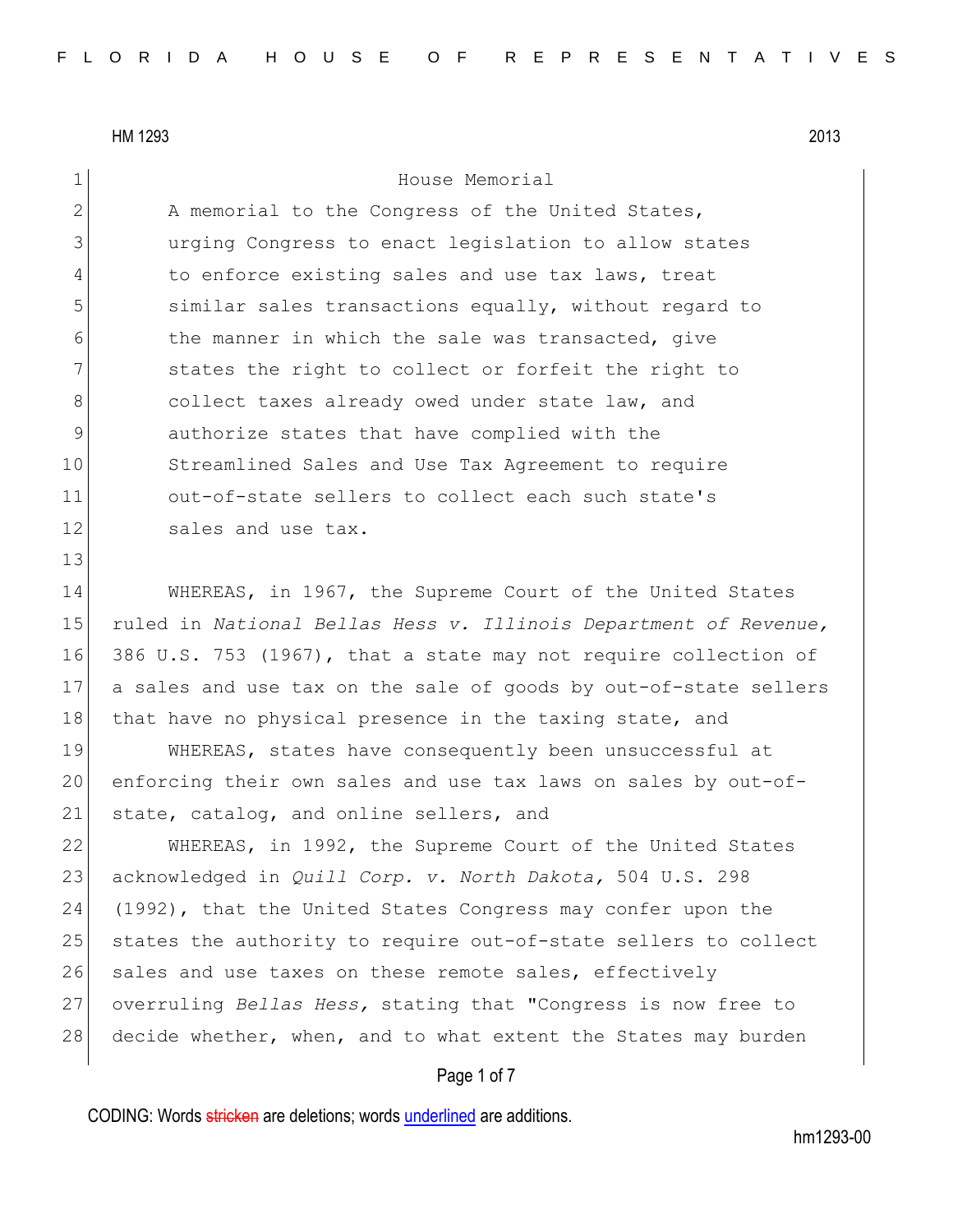29 interstate [commerce] with a duty to collect use taxes," and

 WHEREAS, the United States Congress has been debating solutions for more than two decades, forcing some states to take action, leading to greater confusion and distortion of the marketplace, and

34 WHEREAS, since 1999, state legislators, governors, local 35 elected officials, state tax administrators, and representatives 36 of the private sector have worked to modernize tax collections, 37 promote e-fairness, and develop a Streamlined Sales and Use Tax 38 Collection System for the 21st Century, and

 WHEREAS, between 2001 and 2002, 35 states, including Florida, enacted legislation expressing the intent of the state to simplify its sales and use tax collection system and to participate in multistate discussions to finalize and ratify an interstate agreement to streamline the collection of state sales 44 and use taxes, and

45 WHEREAS, on November 12, 2002, these states unanimously 46 ratified the Streamlined Sales and Use Tax Agreement, which 47 substantially simplifies state and local sales tax systems, 48 removes the burdens to interstate commerce which were of concern 49 to the Supreme Court, and protects state sovereignty, and

50 WHEREAS, this agreement, resulting from a cooperative 51 effort of 44 states, the District of Columbia, local 52 governments, and the business community to simplify sales and 53 use tax collection and administration by retailers and states, 54 minimizes costs and administrative burdens on retailers, 55 particularly retailers operating in multiple states; encourages 56 "remote sellers" selling over the Internet and by mail order to

# Page 2 of 7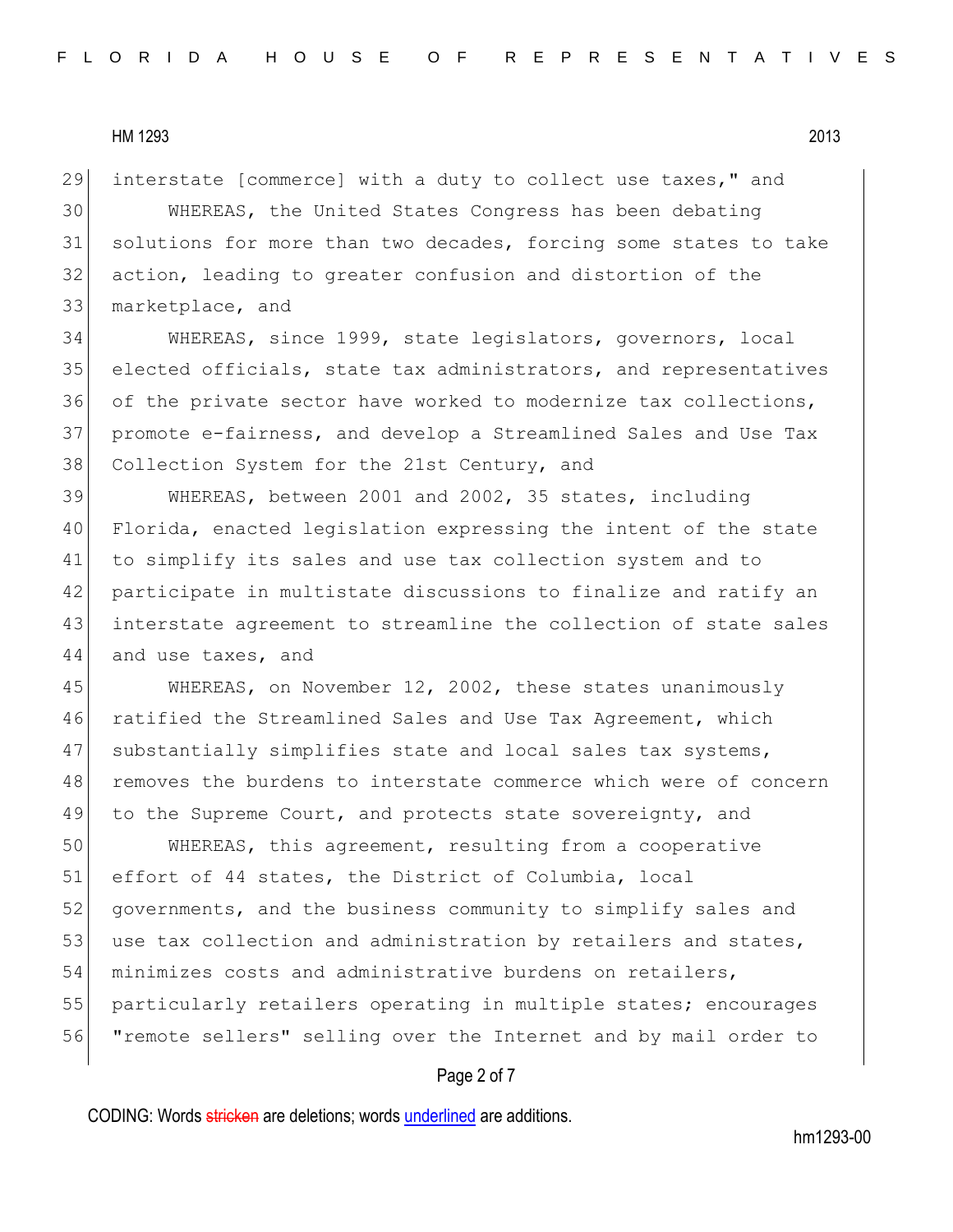57 collect tax on sales to customers living in states that have 58 ratified the agreement; levels the playing field so that local 59 "brick-and-mortar" stores and remote sellers are able to operate 60 under the same rules; and ensures that all retailers can conduct 61 their business in a fair, competitive environment, and

62 WHEREAS, the Streamlined Sales and Use Tax Agreement 63 provides the states with a blueprint to create a simplified 64 sales and use tax collection system that, when implemented, 65 allows justification for the United States Congress to overrule 66 *Bellas Hess* under its federal Commerce Clause powers, and

67 WHEREAS, Arkansas, Georgia, Indiana, Iowa, Kansas, 68 Kentucky, Michigan, Minnesota, Nebraska, Nevada, New Jersey, 69 North Carolina, North Dakota, Ohio, Oklahoma, Rhode Island, 70 South Dakota, Tennessee, Utah, Vermont, Washington, West 71 Virginia, Wisconsin, and Wyoming have passed legislation to 72 conform to the Streamlined Sales and Use Tax Agreement, and 73 conforming legislation has been recently introduced in Texas, 74 Massachusetts, Florida, Illinois, Virginia, Missouri, Maine, 75 California, and Hawaii, and

76 WHEREAS, of the 44 states engaged in the effort to simplify 77 sales and use tax collection and administration, 24 states, with 78 a total population of 92,781,860 and representing 33 percent of 79 the country's population, have passed conforming legislation, 80 and

81 WHEREAS, on average, states depend on sales and use taxes 82 for 20 percent of their annual revenue, and, therefore, at a 83 time when state budgets are increasingly under pressure, 84 Congress should give states the ability to enforce their own

# Page 3 of 7

CODING: Words stricken are deletions; words underlined are additions.

hm1293-00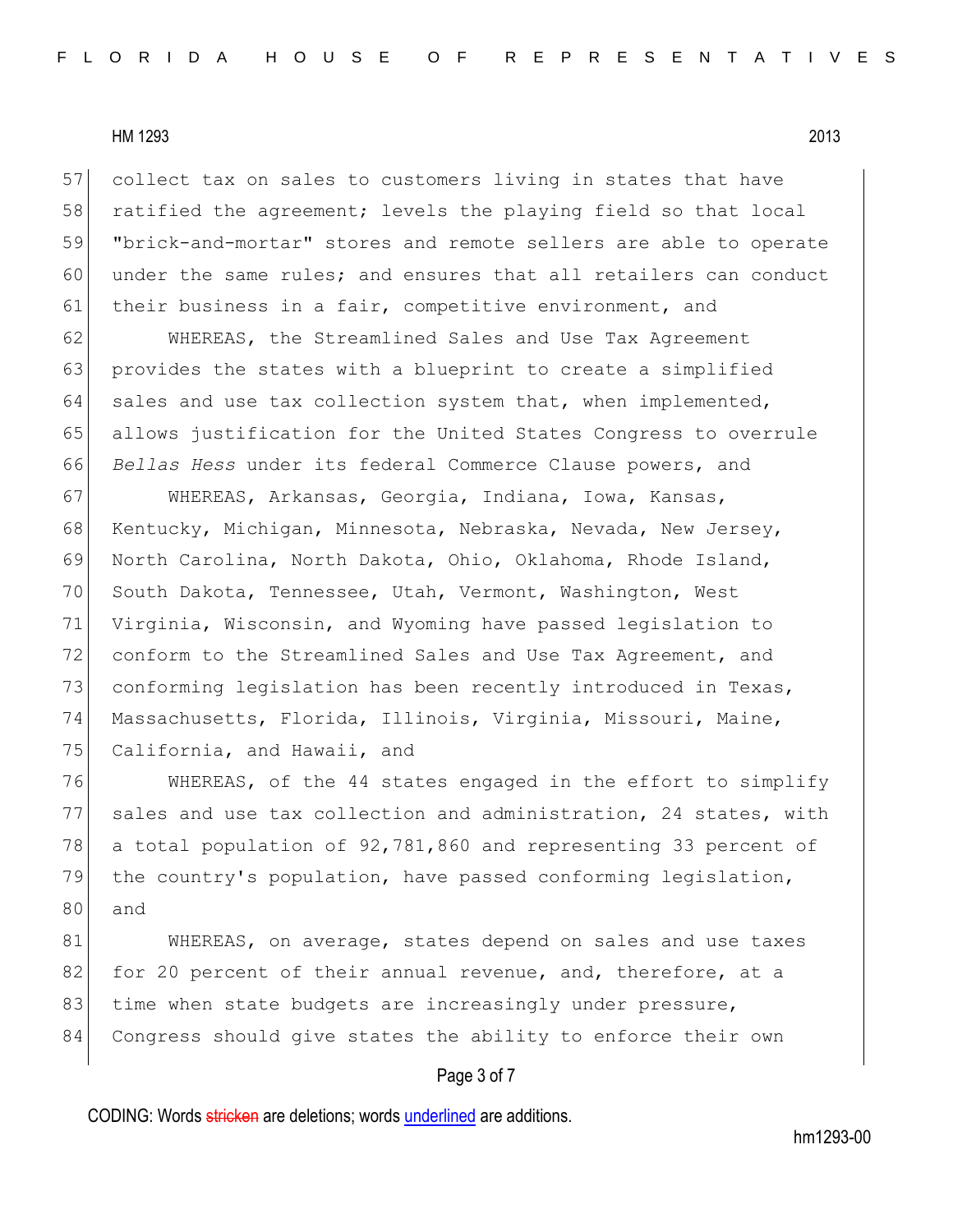85 laws, and

86 WHEREAS, computing capabilities have advanced significantly 87 in recent years, thereby relieving some state merchants of the 88 otherwise overwhelming burden of assessing the taxes owed to 89 individual states and local jurisdictions, and

90 WHEREAS, the need for modernization is evidenced by the 91 exponential growth of total e-commerce sales by an estimated 300 92 percent from \$1 trillion in 1999 to \$4 trillion in 2012, and

93 WHEREAS, the estimated nationwide total revenue loss to the 94 states, which is expected to rise while states lack the 95 authority to require out-of-state sellers to collect sales and 96 use taxes on remote sales, may have been as much as \$56.3 97 billion from 2007 to 2012 and \$12.6 billion in 2012, and

98 WHEREAS, this estimated revenue loss may have cost Florida 99 hundreds of millions of dollars to several billions of dollars 100 per year in lost tax revenue, with some estimates indicating 101 losses to the state of as much as \$3.9 billion from 2007 to 2012 102 and \$892.5 million in 2012, and

103 WHEREAS, local Florida retailers who make sales at their 104 Florida stores experience a tax inequity under the de facto 105 sales tax exemption for Internet and mail order sales because 106 these traditional "bricks and mortar" businesses on our "main 107 streets" must apply and collect sales tax, while out-of-state 108 sellers having no physical presence in this state do not, and

109 WHEREAS, there exists an unfair "digital divide" under 110 which higher-income households are much more likely to have the 111 resources to own a computer, have Internet access, and have a 112 credit card to make de facto exempt, remote purchases, while

# Page 4 of 7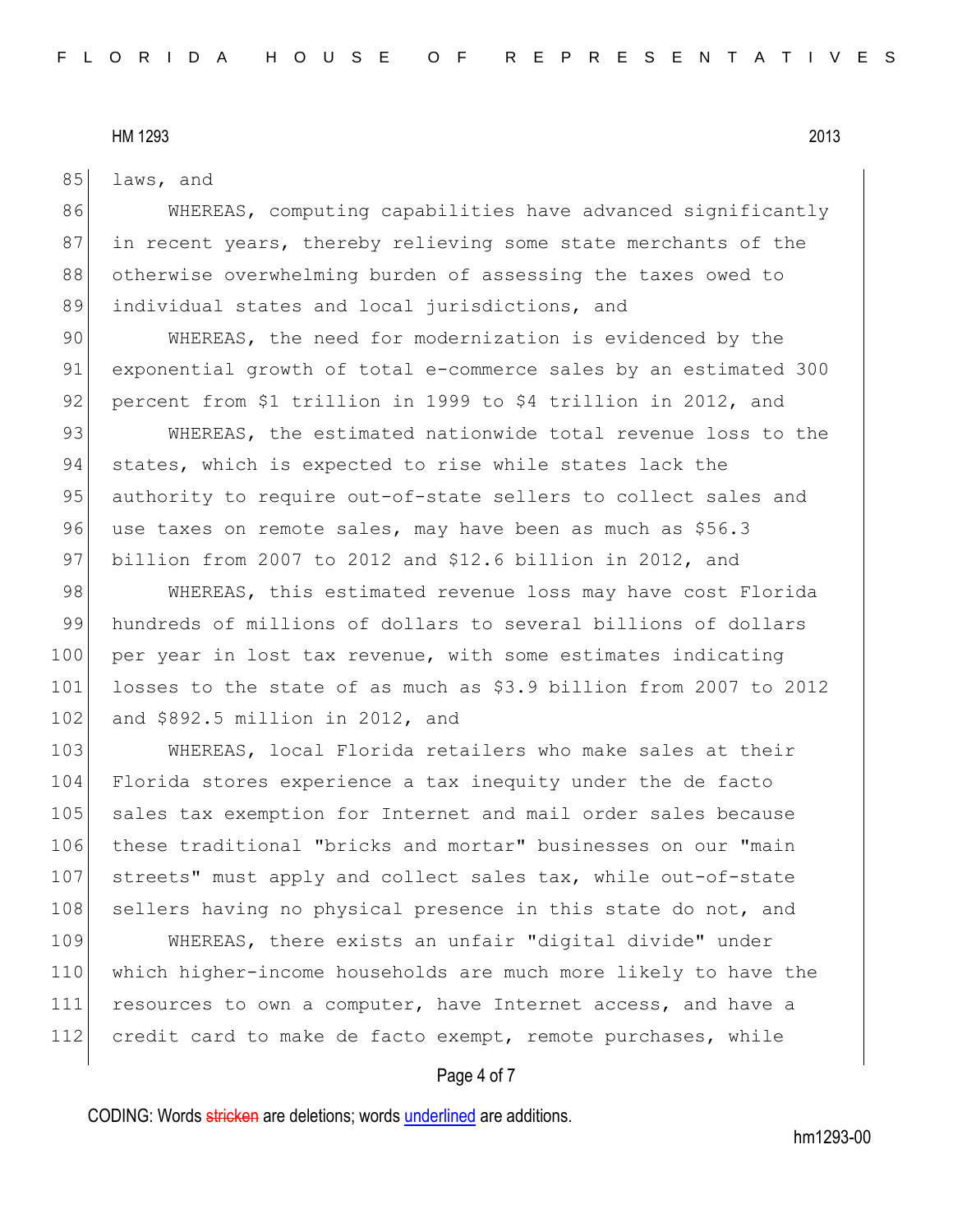113 low-income consumers without the resources to shop online or by 114 mail, who are consigned to shopping in local stores, bear more 115 than their fair share of state sales tax collections, and

116 WHEREAS, thousands of businesses are forced to do business 117 at a competitive disadvantage because they have to collect taxes 118 that online sellers do not, which in some states can mean a 5 to 119 10 percent price advantage, and

120 WHEREAS, consumers are required under state laws to pay 121 sales and use taxes on the goods they purchase, but online 122 sellers simply are not required to collect the tax in the same 123 way that local businesses do, which more often than not puts 124 local businesses at a disadvantage and can lead to consumers 125 being audited and charged with penalties for failing to pay 126 sales and use taxes, and

127 WHEREAS, all too often states are unable to enforce this 128 tax collection requirement or unwilling to enforce such 129 requirement due to policy considerations concerning the privacy 130 of individuals, and

131 WHEREAS, small-volume sellers should be protected from any 132 new collection requirements and accorded an exemption if they 133 sell less than \$500,000 in online sales annually, and

134 WHEREAS, on November 9, 2011, Senators Michael B. Enzi, 135 Richard J. Durbin, Lamar Alexander, Tim Johnson, John Boozman, 136 Jack Reed, Roy Blunt, Sheldon Whitehouse, Bob Corker, and Mark 137 L. Pryor introduced the Marketplace Fairness Act, and 138 WHEREAS, the Main Street Fairness Act, filed as S.1452 by 139 Senator Richard Durban of Illinois and H.R.2701 by 140 Representative John Conyers, Jr., of Michigan, was introduced in

### Page 5 of 7

CODING: Words stricken are deletions; words underlined are additions.

hm1293-00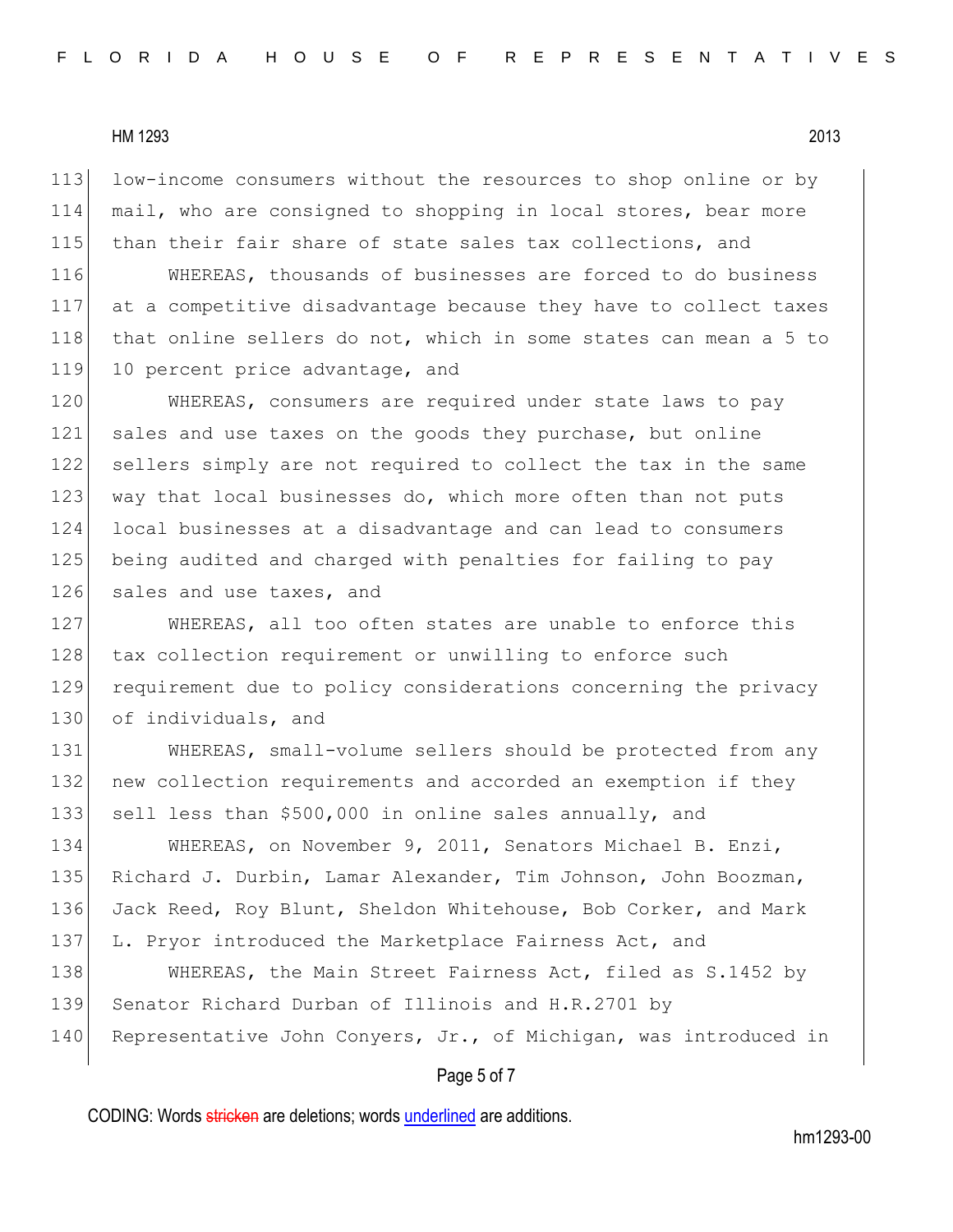141 the 112th Congress to grant those states that comply with the 142 agreement the authority to require all sellers, regardless of 143 whether they have a physical presence in the taxing state, to 144 collect those states' sales and use taxes, and

 WHEREAS, Congressman Roy Blunt of Missouri has termed this federal legislation to be "fiscal relief for the states that does not cost the Federal Government a single cent" and ensures 148 the viability of the sales and use tax as a state revenue source, and

150 WHEREAS, the United States Congress should pass legislation 151 allowing states to enforce their existing sales and use tax laws 152 and to treat similar sales transactions equally, without regard 153 to the manner in which the sale is transacted, and the right to 154 collect or decide not to collect taxes already owed under state  $155$  law, and

156 WHEREAS, the present lack of state authority threatens the 157 continued ability of states that are dependent on such revenue 158 to rely on sales and use taxes as a stable revenue source for 159 state and local governments, and

160 WHEREAS, Florida is resolved to modernize and address the 161 complexities of the current sales and use tax collection system, 162 and

163 WHEREAS, Internet-based commerce continues to grow, and 164 states will be unable to collect as much as \$23 billion in 165 revenue in 2012 unless Congress acts, NOW, THEREFORE, 166 167 Be It Resolved by the Legislature of the State of Florida:

# 168

# Page 6 of 7